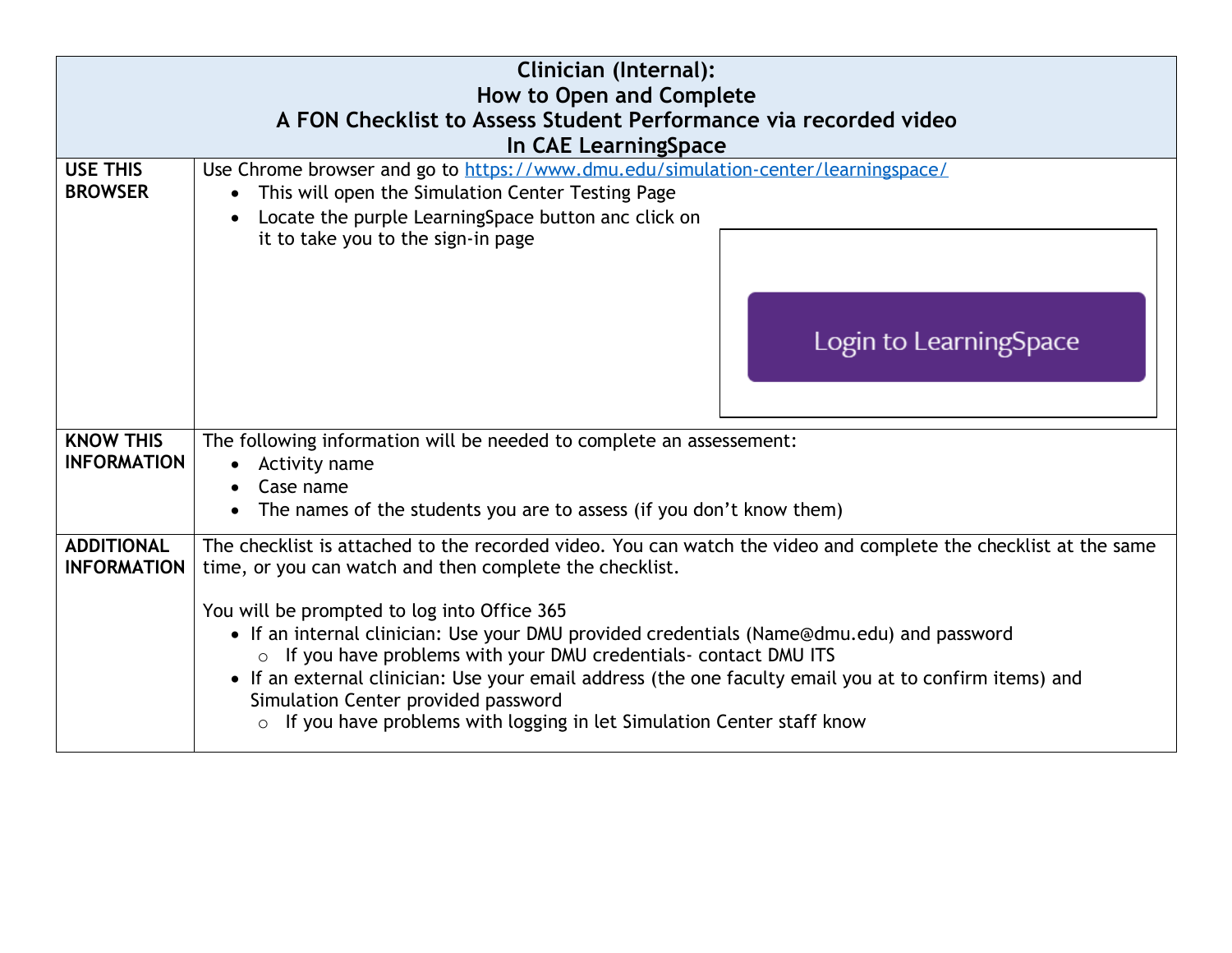| For Activities that have already taken place: Find Activity on Dashboard                                                                                                                                                                                                                                   |  |  |  |
|------------------------------------------------------------------------------------------------------------------------------------------------------------------------------------------------------------------------------------------------------------------------------------------------------------|--|--|--|
|                                                                                                                                                                                                                                                                                                            |  |  |  |
| Jı.<br>旨<br>ඹ<br><b>RECORDING</b><br><b>VIDEO REVIEW</b><br><b>REPORTS</b>                                                                                                                                                                                                                                 |  |  |  |
| YOUR ACTIVITIES<br>12<br>Q<br>Search activities                                                                                                                                                                                                                                                            |  |  |  |
| Current Activities (15)<br>Upcoming Activities (0)                                                                                                                                                                                                                                                         |  |  |  |
| COM2022 CRS Cardio SPAL OPEN TILL 11/28 12:00<br><b>REPORTS</b><br>FON DATA ENTRY                                                                                                                                                                                                                          |  |  |  |
| 1. Find the Activity on your dashboard. We are using COM2022 CRS Cardio SPAL for this example.<br>2. Click the FON Data Entry button after the Activity name.<br>The list of available videos opens.                                                                                                       |  |  |  |
| Select video of student performance to assess                                                                                                                                                                                                                                                              |  |  |  |
| ☺<br><b>VIDEO REVIEW</b>                                                                                                                                                                                                                                                                                   |  |  |  |
| $Q_0$ $Q_2$<br>Quick search                                                                                                                                                                                                                                                                                |  |  |  |
| <b>Score</b><br>Video Info<br>$\Box \div$ Date<br><b>Room</b><br><b>Learner</b><br><b>Activity</b><br><b>Case</b><br><b>Transfer Status</b>                                                                                                                                                                |  |  |  |
| 00:00:32 / 25.2 MB<br>03/14/2018 8:16 AM<br>Classroom 01<br><b>Dray Prescott</b><br>2018 Spring OSCE Penn State Hershey<br>George Anthony Davis Collapse                                                                                                                                                   |  |  |  |
| 00:00:32 / 25.8 MB<br>03/14/2018 8:15 AM<br>Classroom 01<br>Dylan Baldi<br>George Anthony Davis Collapse<br>2018 Spring OSCE Penn State Hershey                                                                                                                                                            |  |  |  |
| 03/14/2018 8:15 AM<br><b>Thelma Madisor</b><br>00:00:31 / 25.1 MB<br>Classroom 01<br>2018 Spring OSCE Penn State Hershe<br>George Anthony Davis Collapse<br>03/14/2018 8:14 AM<br>00:00:31 / 24.8 MB<br>Classroom 01<br>Jared King<br>2018 Spring OSCE Penn State Hershey<br>George Anthony Davis Collapse |  |  |  |
| 03/14/2018 8:13 AM<br>Classroom 01<br>Norris Brock<br>00:00:31 / 24.9 MB<br>2018 Spring OSCE Penn State Hershey<br>George Anthony Davis Collapse                                                                                                                                                           |  |  |  |
| No video recording has been selected                                                                                                                                                                                                                                                                       |  |  |  |
| The checklist is attached to a recorded video. To open the video and associated checklist:<br>1. Find the video in the list.<br>2. Click or tap anywhere in the row to open the video. The video opens and begins to play.                                                                                 |  |  |  |
| Tip: Can't find the video? Search for it.                                                                                                                                                                                                                                                                  |  |  |  |
| Videos are identified by:                                                                                                                                                                                                                                                                                  |  |  |  |
| Date and time of recording<br>٠                                                                                                                                                                                                                                                                            |  |  |  |
|                                                                                                                                                                                                                                                                                                            |  |  |  |
| Room number                                                                                                                                                                                                                                                                                                |  |  |  |
| Student name                                                                                                                                                                                                                                                                                               |  |  |  |
| <b>Activity name</b>                                                                                                                                                                                                                                                                                       |  |  |  |
| Case name                                                                                                                                                                                                                                                                                                  |  |  |  |
| You can search for a video typing any of these identifiers into the Quick search field and then tapping the Enter/Return key on                                                                                                                                                                            |  |  |  |
| your keyboad.                                                                                                                                                                                                                                                                                              |  |  |  |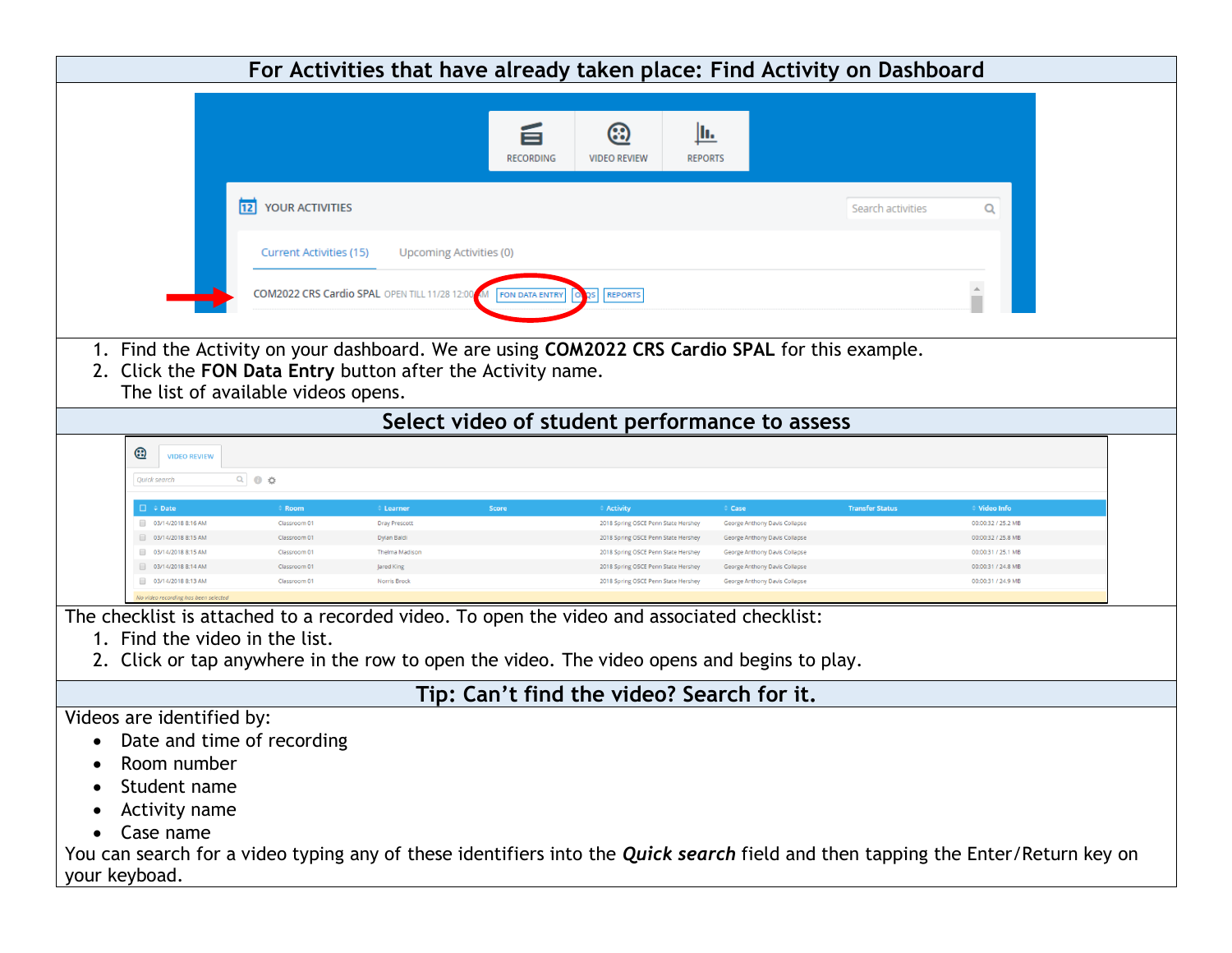

- 1. If the evaluation for the student you are viewing does not open up, click on the Data Entry tab that is sideways on the left hand side of the screen.
- 2. To make the evaluation bigger, hover the cursor on the right hand side of the slide column to get a double arrow, click and slide to the right. This will expand the evaluation and shrink the white space the camera views are taking up. Also clicking or tapping the close arrow (**red** arrow above) to close the Record Control panel will raise the evaluation upward.

Complete the checklist by clicking or tapping the appropriate answer.

- Remember to click **Submit** when you are done.
- Select another video by clicking or tapping the back arrow (in the upper left corner of the screen) to return to the list of recorded videos.

NOTE: The number of cameras in the room determines the number of videos. You may see more videos than shown here depending on how many were used.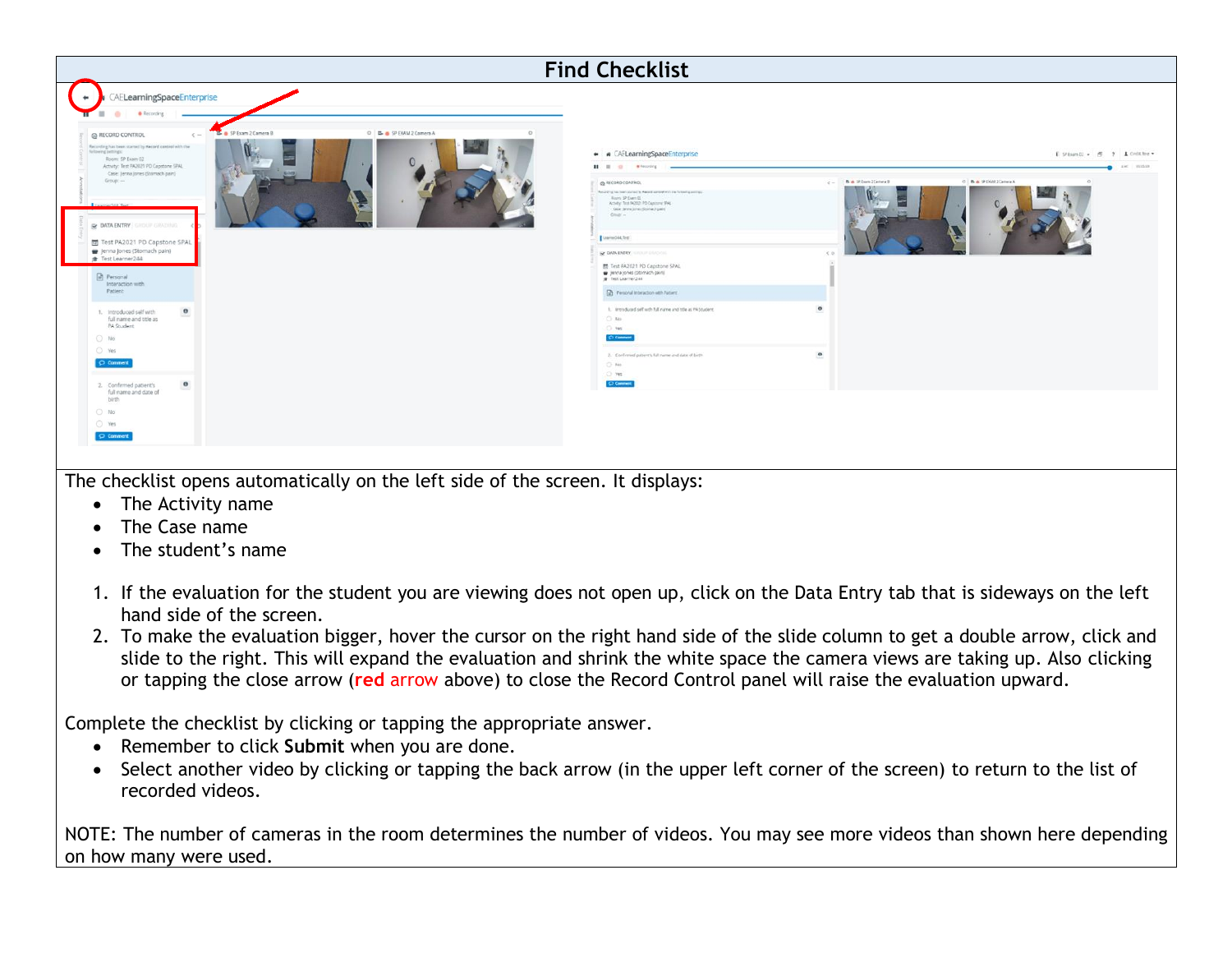

3. Click or tap the greyed out name to restore the window.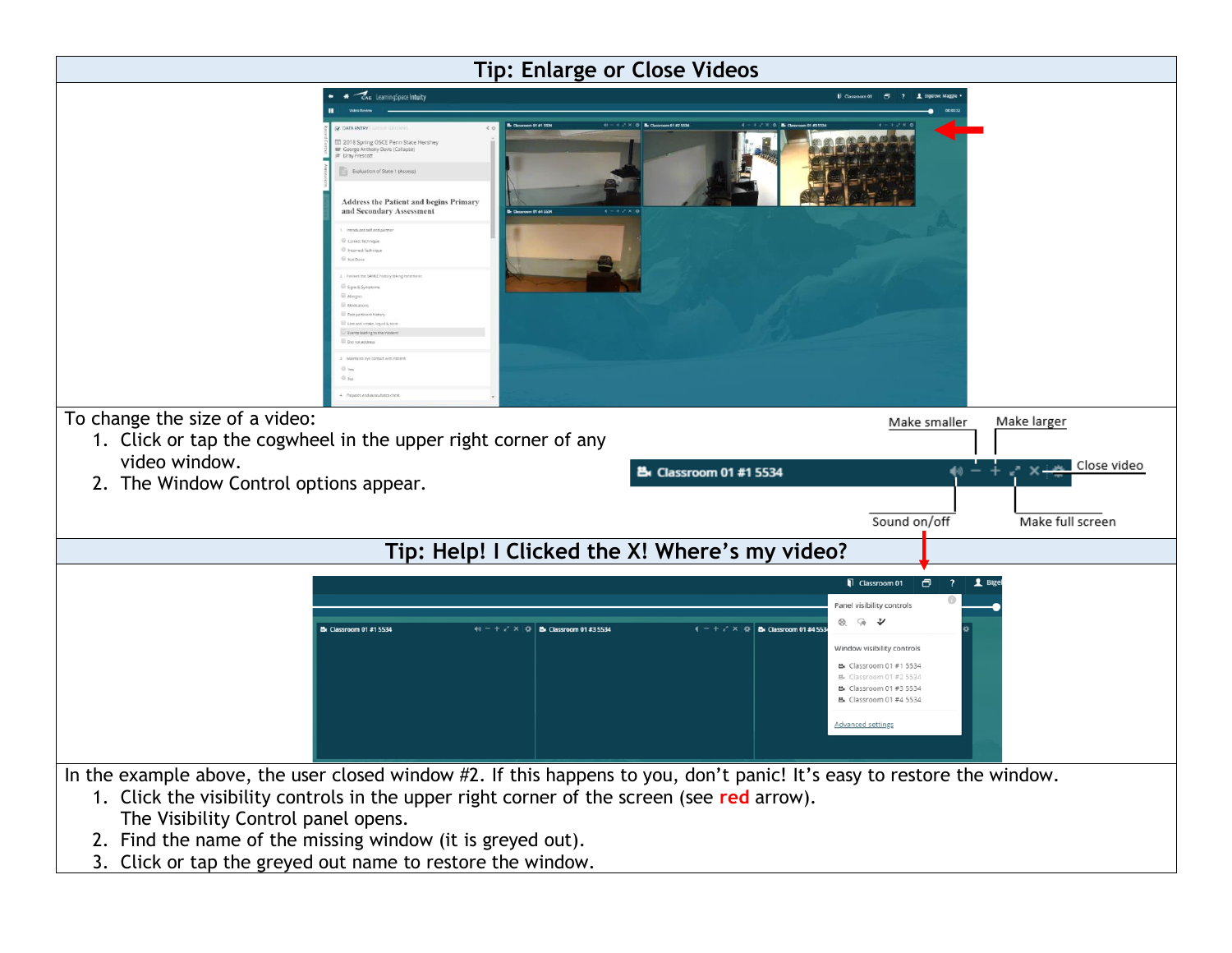| For Activites: Checklist Data Entry                                                                                                                                                                                                                                                                                                                                                                    |
|--------------------------------------------------------------------------------------------------------------------------------------------------------------------------------------------------------------------------------------------------------------------------------------------------------------------------------------------------------------------------------------------------------|
|                                                                                                                                                                                                                                                                                                                                                                                                        |
| 固<br>History                                                                                                                                                                                                                                                                                                                                                                                           |
|                                                                                                                                                                                                                                                                                                                                                                                                        |
| Did the student ask aboutconcerning each of the following line items                                                                                                                                                                                                                                                                                                                                   |
|                                                                                                                                                                                                                                                                                                                                                                                                        |
| 1. Instructions that pertain to the entire section will appear just under the section header.                                                                                                                                                                                                                                                                                                          |
| 5. Associated Symptoms                                                                                                                                                                                                                                                                                                                                                                                 |
| Fever, Nausea/Vomiting, Stool Changes, Appetite Changes, or other relevant to complaint                                                                                                                                                                                                                                                                                                                |
| O Not Asked                                                                                                                                                                                                                                                                                                                                                                                            |
| $\bigcirc$ 1                                                                                                                                                                                                                                                                                                                                                                                           |
| $\bigcirc$ 2                                                                                                                                                                                                                                                                                                                                                                                           |
| $\bigcirc$ 3<br>$\circledcirc$ Comment                                                                                                                                                                                                                                                                                                                                                                 |
|                                                                                                                                                                                                                                                                                                                                                                                                        |
| $\bf{0}$<br>6. PMH                                                                                                                                                                                                                                                                                                                                                                                     |
| Not Asked                                                                                                                                                                                                                                                                                                                                                                                              |
| Medical conditions/ongoing<br>Hospitalization                                                                                                                                                                                                                                                                                                                                                          |
|                                                                                                                                                                                                                                                                                                                                                                                                        |
| 2. Instructions that pertain to a specific question can be viewed by clicking on the black circle "i" icon to the upper right of<br>the question.<br>3. Comments can be typed by clicking the blue comment box and then typing in the open box.<br>Questions that have circles to click have only 1 option to select. Questions that have squares have multiple answers that<br>4.<br>may be selected. |
| $\checkmark$ Submit<br>⊘ Cancel                                                                                                                                                                                                                                                                                                                                                                        |
| 5. When evaluation is complete, click on the blue submit button at the bottom of the screen.                                                                                                                                                                                                                                                                                                           |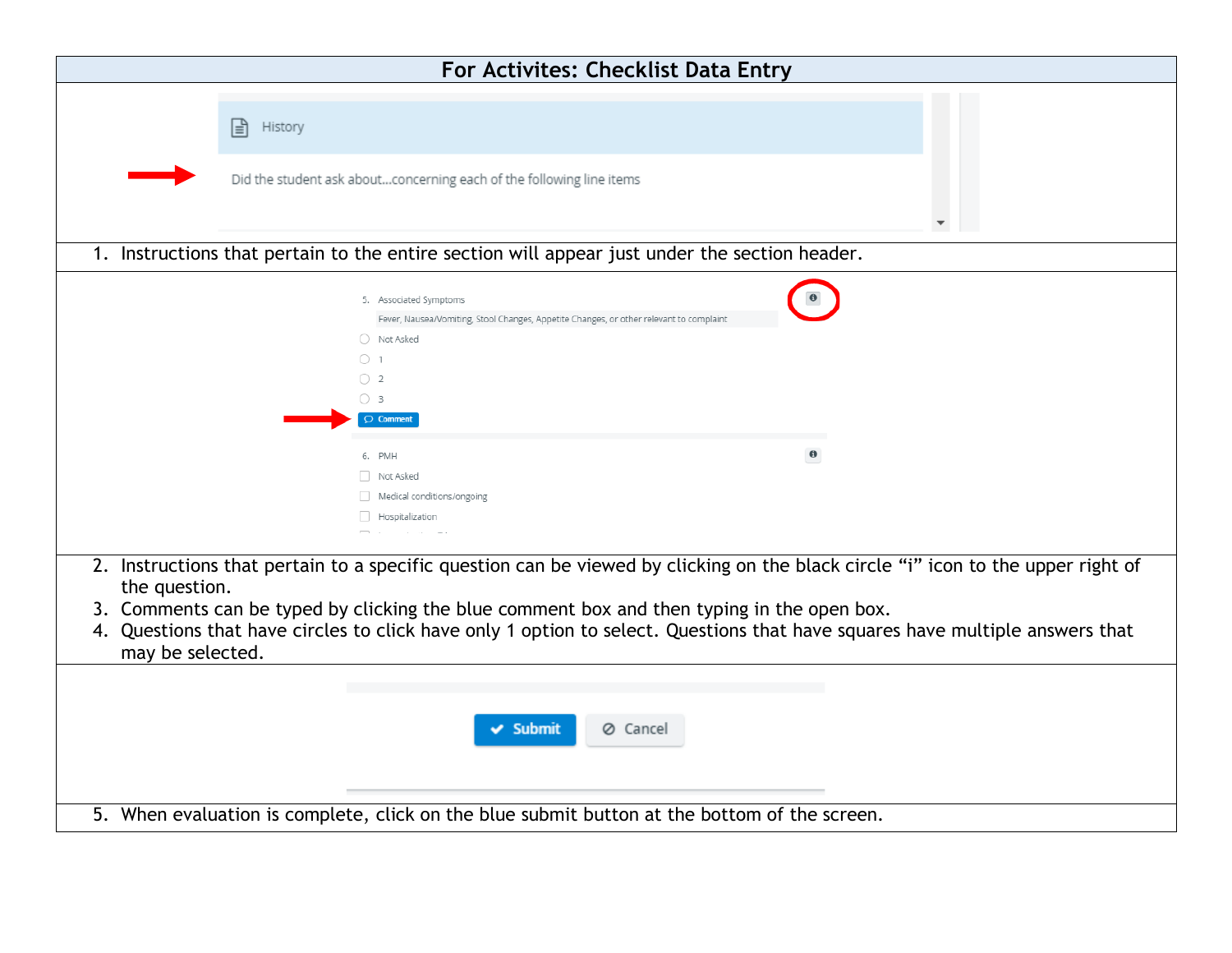